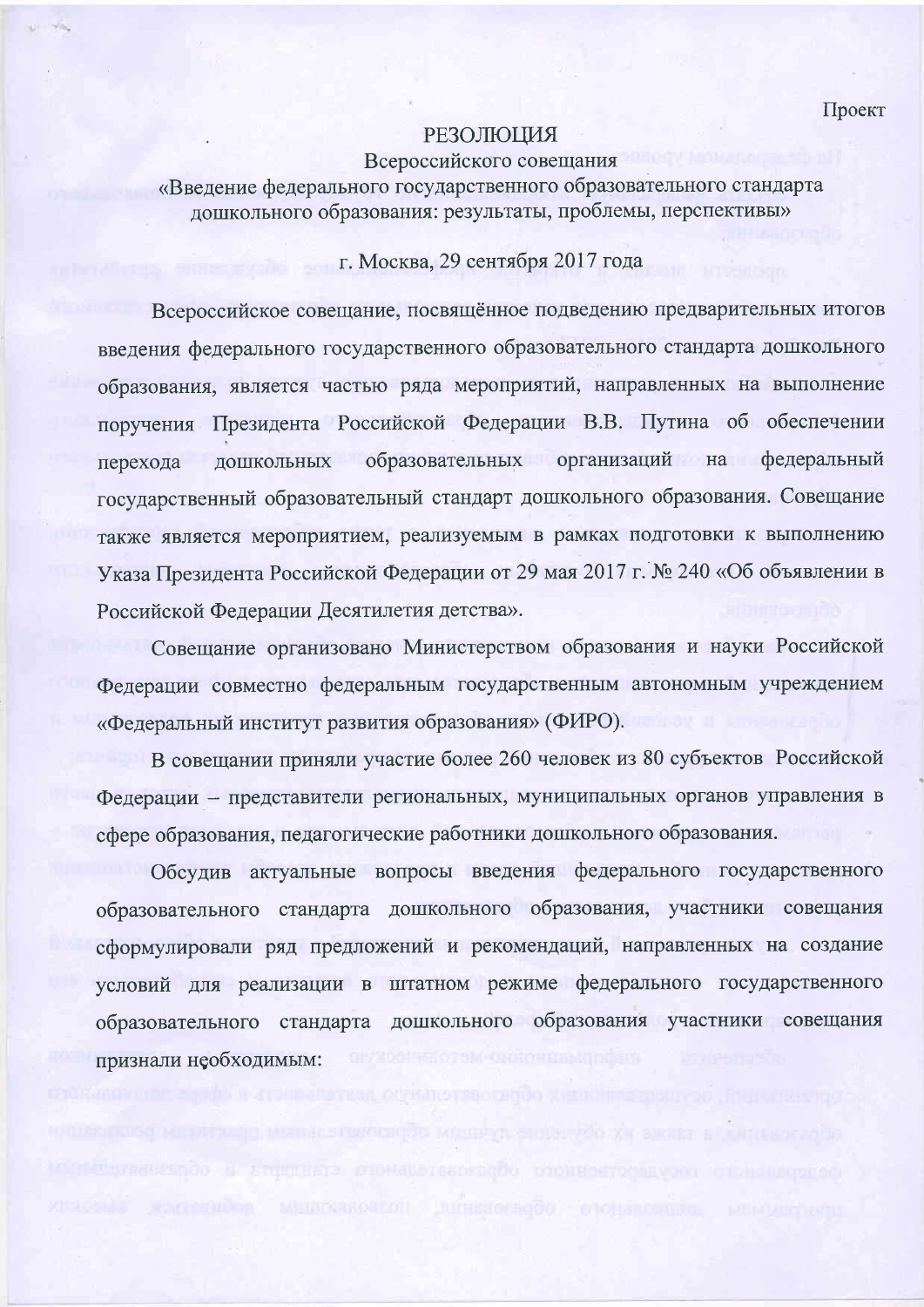На федеральном уровне:

создать федеральную Координационную группу по вопросам дошкольного образования;

провести анализ и открытое профессиональное обсуждение результатов лонгитюдного исследования качества дошкольного образования, осуществляемого Рособрнадзором в 2016 - 2017 годах;

обобщить и рекомендовать к использованию лучшие практики внедрения федерального государственного образовательного стандарта дошкольного образования, позволяющие добиваться высоких показателей качества дошкольного образования; и воро отопы очинот толдинга выпыта полити

разработать механизмы оценивания, а также добровольной сертификации качества реализуемых основных образовательных программ дошкольного образования;

разработать механизмы мониторинга качества образовательной деятельности организаций, осуществляющих образовательную деятельность в сфере дошкольного образования и условий реализации образовательных программ на федеральном и региональном уровнях и обеспечить регулярное проведение данного мониторинга;

изучить вопрос несогласованности нормативных правовых актов в части регламентов организации образовательной деятельности и создания предметно пространственной развивающей среды и предложить способы совершенствования нормативной базы дошкольного образования;

изучить успешный опыт привлечения родителей к участию в образовательной деятельности с детьми раннего и дошкольного возраста и способствовать его популяризации в родительской среде; поставил популяризации в родительской среде;

поддержку сотрудников информационно-методическую обеспечить организаций, осуществляющих образовательную деятельность в сфере дошкольного образования, а также их обучение лучшим образовательным практикам реализации федерального государственного образовательного стандарта и образовательным высоких позволяющим добиваться образования, дошкольного программам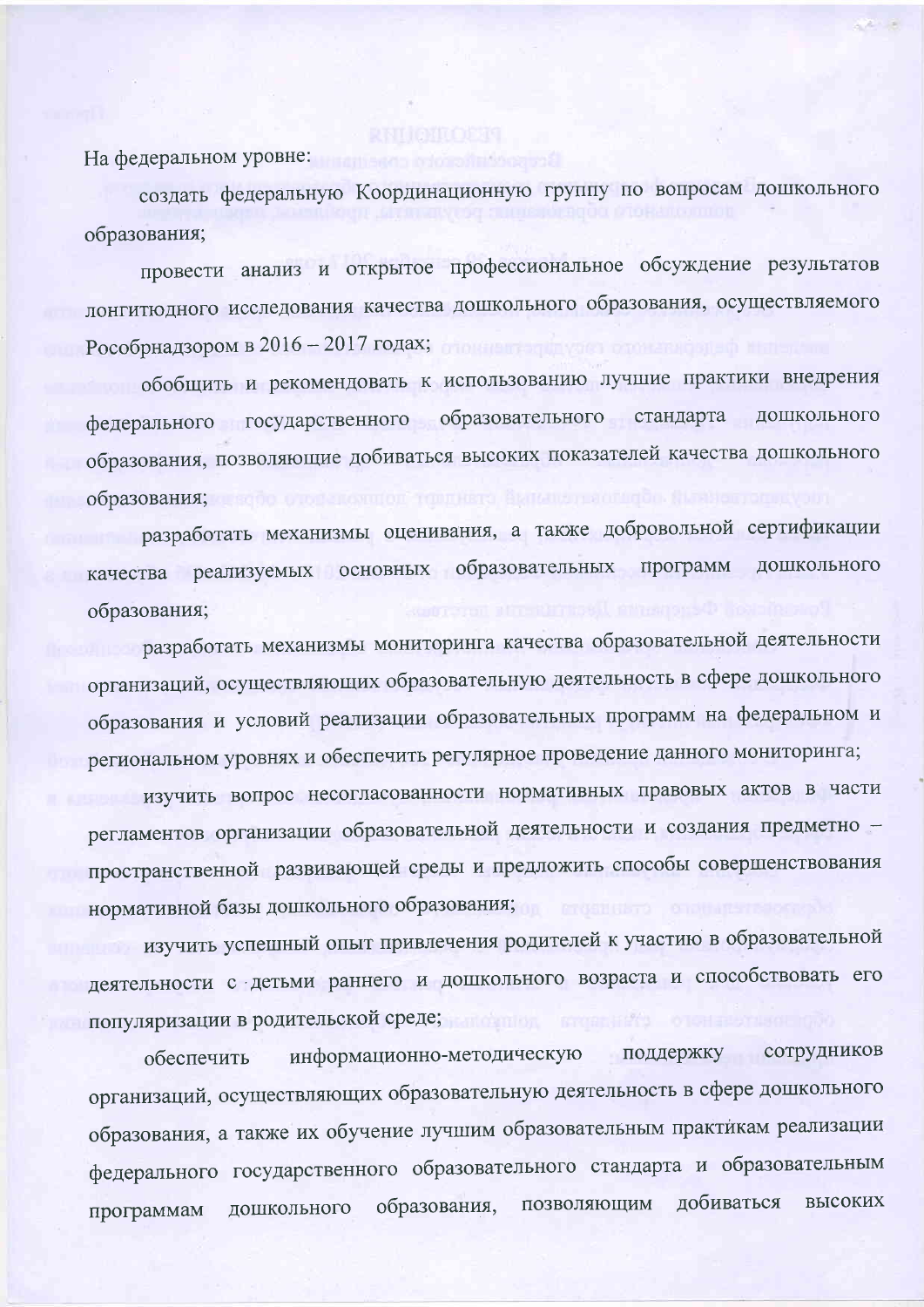образования контексте методологии качества дошкольного  $\, {\bf B} \,$ результатов психологии и педагогики развития;

педагогических обеспечить информационно-методическую поддержку работников дошкольного образования по вопросам, возникающим в ходе разработки и внедрения адаптированных основных образовательных программ дошкольного образования для детей с ограниченными возможностями здоровья;

привести в соответствие с принципами и требованиями федерального дошкольного образования образовательного стандарта государственного образовательные программы среднего профессионального и высшего образования по соответствующим направлениям;

вопрос организации научных лонгитюдных исследований проработать влияния образовательных программ дошкольного образования на детское развитие;

содействия саморегулируемых проработать вопрос созданию профессиональных сообществ педагогов дошкольного образования (федеральная ассоциация работников дошкольного образования).

На региональном уровне:

образовательных совершенствовать основных программ качество дошкольного образования;

обеспечить условия для реализации образовательных программ дошкольного образовательных организациях, выполняющих образования дошкольных  $\, {\bf B}$ образовательного государственного стандарта федерального требования учитывающих положения примерной основной дошкольного образования, образовательной программы дошкольного образования и направленных на развитие позитивной социализации детей, создание мотивационных образовательных сред, развитие жизненных навыков детей и поддержку их интересов;

образовательной качества детальности мониторинг осуществлять организаций, осуществляющих образовательную деятельность в сфере дошкольного образования в соответствии с требованиями федерального государственного образовательного стандарта;